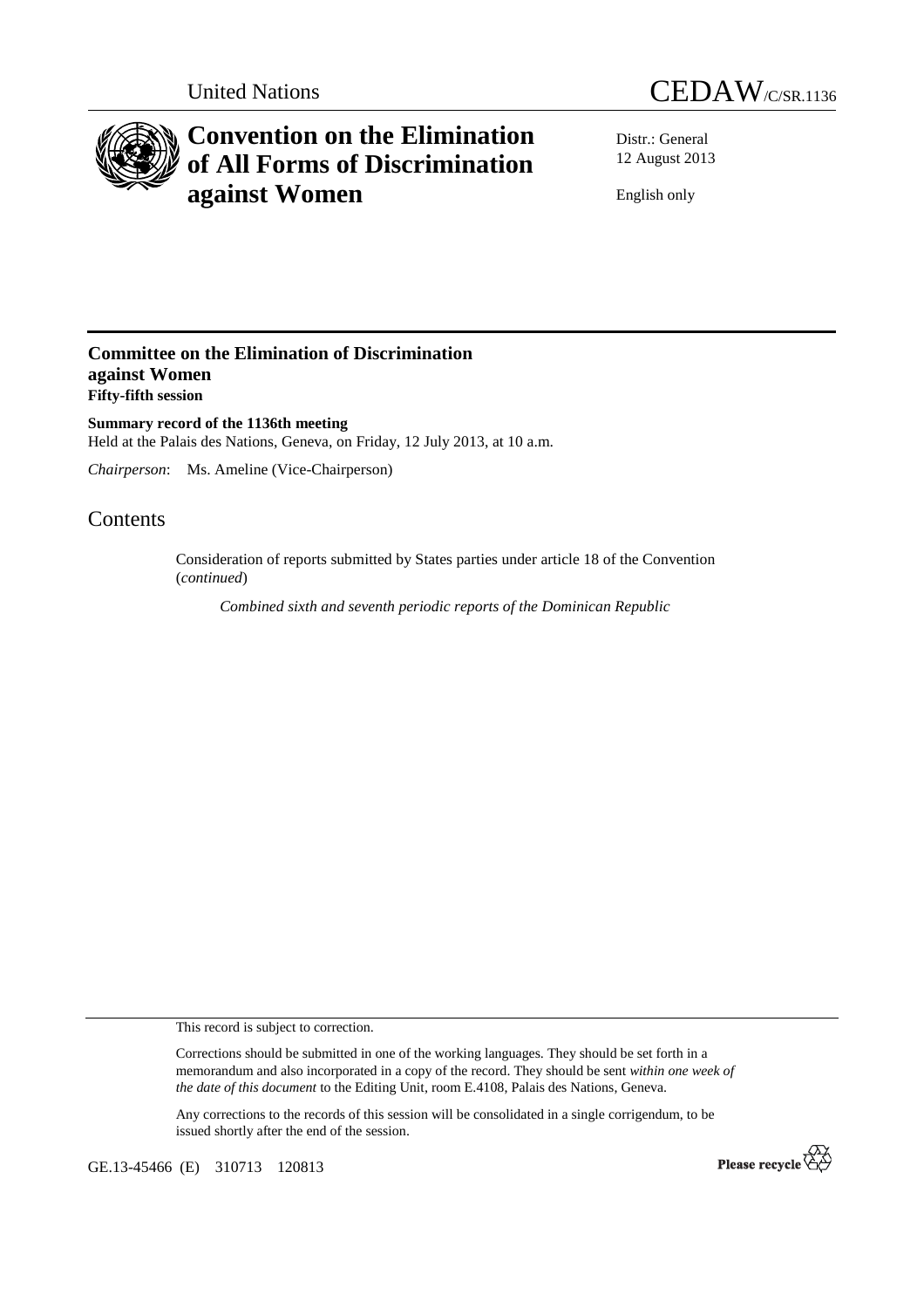*The meeting was called to order at 10 a.m.* 

**Consideration of reports submitted by States parties under article 18 of the Convention** (*continued*)

*Combined sixth and seventh periodic reports of the Dominican Republic* (CEDAW/C/DOM/6-7; CEDAW/C/DOM/Q/6-7 and Add.1)

1. *At the invitation of the Chairperson, the members of the delegation of the Dominican Republic took places at the Committee table.* 

2. **Ms. Germán** (Dominican Republic), introducing the State party's combined sixth and seventh periodic reports (CEDAW/C/DOM/6-7), reiterated her Government's commitment to gender equality, despite the many challenges that lay ahead. She said that economic growth in the Dominican Republic had resulted in a considerable reduction in poverty and income inequality. The illiteracy rate had fallen significantly and gender differences in access to education were diminishing. Women were represented at high levels in public administration, politics and the judiciary, and plans to introduce legislation to bring about political parity were under discussion. The number of female judges had increased and almost half of the State party's public officials were women, although as yet only 15 per cent occupied management positions.

3. The Government had launched a number of programmes to empower women and create economic opportunities to help them rise out of poverty and to combat domestic violence. Those included programmes to help women and their families overcome the impact of violence and promote non-violent masculinity, offer credit to women, especially single mothers, to set up small businesses and to provide comprehensive care for preschool children.

4. Further measures adopted to combat violence against women included: amending the Criminal Code, including criminalizing femicide, punishable with 40 years' imprisonment; setting up a free 24-hour helpline for women to seek advice and protection and report cases of violence; establishing women's shelters; drafting guidelines for the ministry responsible for addressing gender-based violence; designing software for a central violence complaints registration system; creating a national commission to prevent and combat domestic violence; and implementing a policy providing secondary school students with 60 hours of compulsory studies that would raise awareness of violence against women and teenage pregnancies and promote shared family responsibility.

5. The Government had focused efforts on other key issues such as improving education and eradicating illiteracy; combating human trafficking and sexual exploitation for commercial purposes; ensuring that women with disabilities enjoyed their full rights and fundamental freedoms; ensuring adequate maternal and child health-care provision; implementing national policies to prevent teenage pregnancies and to provide instruction in schools on sexual and reproductive health and on the elimination of gender stereotyping; decriminalizing abortion when the mother's life was threatened, although abortion in cases of incest and rape remained a criminal offence; increasing training opportunities for women, especially in non-traditional roles; developing a road map to eradicate child labour; creating a mechanism to integrate women workers into the formal sector to ensure that they enjoyed their full employment rights; introducing universal social security coverage; ratifying the ILO Domestic Workers Convention, 2011 (No. 189); promoting equal pay and equal access to employment; and ensuring adequate budget funding to mainstream gender equality in all government strategies, policies and plans.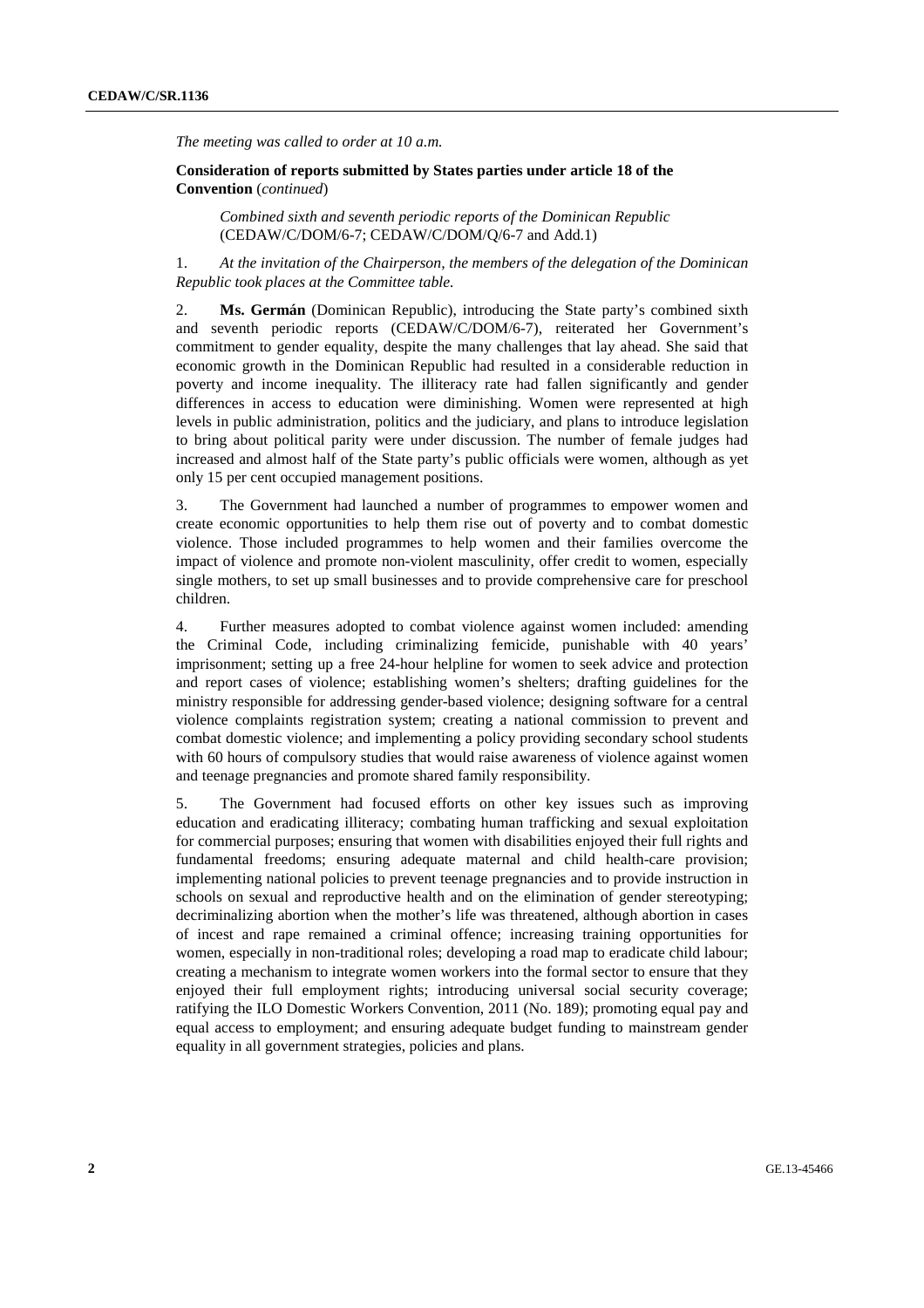#### *Articles 1 to 3*

6. **Ms. Bareiro-Bobadilla** asked whether in practice international treaties were directly invoked in national courts, in accordance with article 74 (3) of the State party's Constitution. How was information on the Constitution and the Convention disseminated to the general public, particularly to women and public officials? She asked whether the State party had availed itself of the Optional Protocol to the Convention and whether it was being widely disseminated. She enquired about progress made in decriminalizing abortion when the life of the mother was threatened and in cases of pregnancy resulting from incest or rape. She called for national legislation with an explicit definition of discrimination against women, in line with article 1 of the Convention. She asked what steps would be taken to ensure that the children of women illegally resident in the Dominican Republic, in particular Haitians who had taken refuge following the earthquake, were granted nationality. Lastly, what measures had been adopted in the State party to ensure full compliance with the Convention's provisions on domestic violence?

7. **Ms. Pomeranzi**, after welcoming the achievements made during the reporting period, expressed concern that the budget for the Ministry of Women had not been increased in the previous five years. Noting that gender was included as a cross-cutting issue in the National Development Strategy, she asked how gender issues would be fully integrated in the Strategy and what tools and how many staff were available for that purpose. Moreover, how would the gender equality indicators be evaluated? She also expressed concern about a possible lack of coherence between the various government policies in connection with the implementation of the National Development Strategy and about the sustainability of the Ministry of Women; the Committee had received reports that the Government had plans to merge it with other ministries.

8. **Ms. Rodríguez** (Dominican Republic) said that, in line with article 74 (3) of the Constitution, international treaties ratified by the Dominican Republic could be invoked directly in the courts. As the Constitution was new, however, it had not yet been widely disseminated and therefore many stakeholders had not had time to become familiar with it. There were many actors involved in the process of changing legislation on abortion. It was a sensitive issue because the Dominican Republic was a conservative society, heavily influenced by the church. Nevertheless, a law legalizing therapeutic abortion had recently been adopted by the Chamber of Deputies and the next challenge was to ensure that the Senate endorsed the decision.

9. **Ms. Graciano** (Dominican Republic) said that a number of measures had been adopted to increase women's participation in political life. There was a bill under discussion that would make it mandatory for political parties to include 33 per cent of women on their electoral lists. As for the granting of nationality to the children of women who were illegally resident, under Dominican law, permanent residence could not be granted to persons in transit, but they could register the birth of their children at a special registry for aliens so as to avoid their statelessness.

10. **Ms. Lizardo** (Dominican Republic) said that emphasis was placed on the rights of women throughout the Constitution, including by explicit references to gender equality in employment rights, rights for domestic workers, maternity rights and family protection. The Dominican Republic was undergoing a major reform of its legal machinery to strengthen its constitutional mandates. All strategies, policies and plans should mainstream gender, and training had been provided to ensure that public officials in all departments, particularly in the judiciary, had the tools to do so. A monitoring mechanism had been set up to examine the various gender equality indicators, to evaluate their performance and to identify areas for improvement.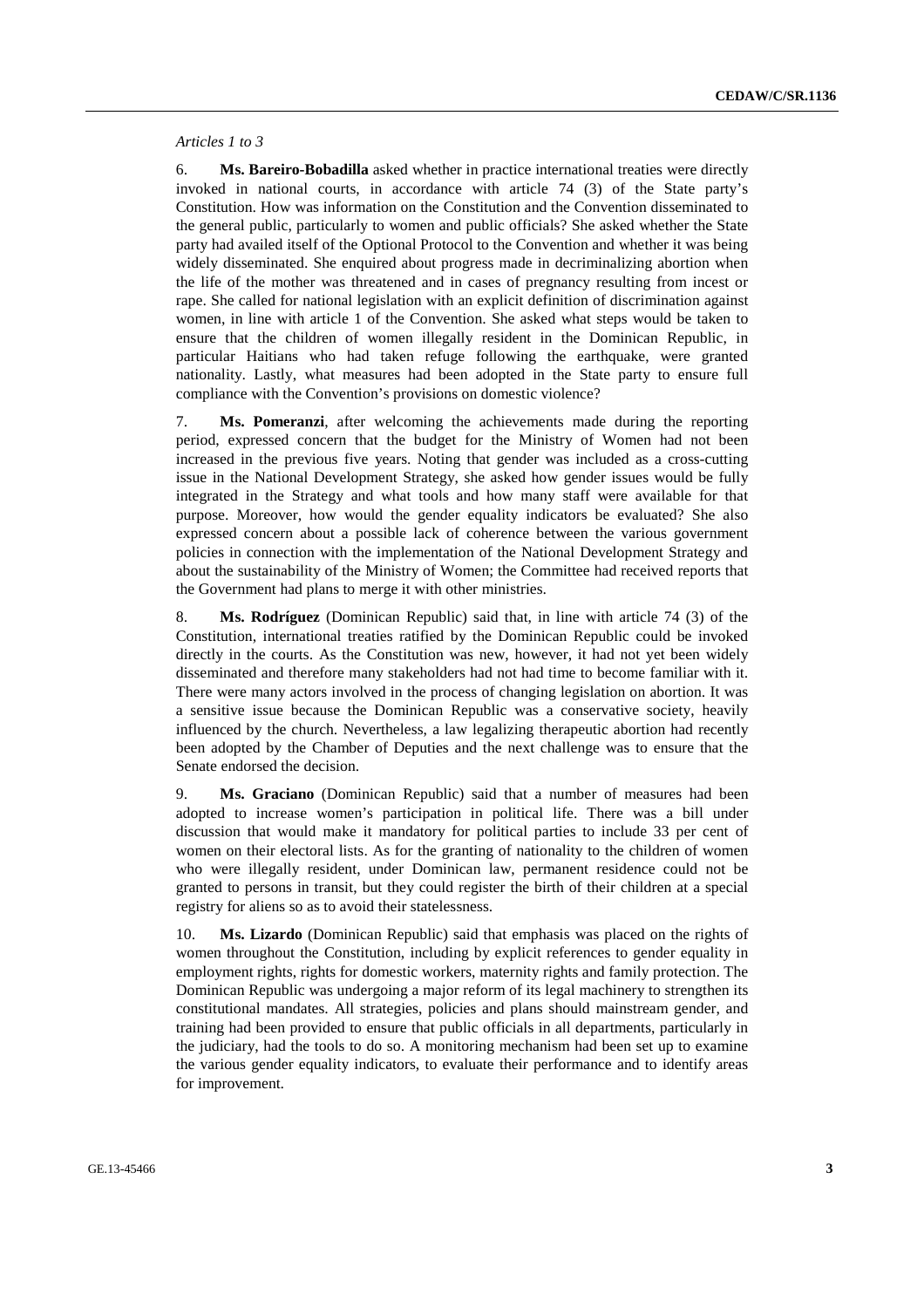11. While the Ministry of Women clearly required a budget large enough to sustain core programmes, it was important to note that many programmes designed to guarantee equality and fundamental rights, such as access to justice, health care and education, fell under the purview of other ministries. Thus, in order to obtain an accurate measure of the resources allocated to gender equality and women's programmes, a broader analysis that extended beyond the Ministry of Women was needed. Mindful of that need, the Budget Directorate and Ministry of Finance were investigating possible changes to the budget classification system that would allow for greater clarity in budget execution across the entire public administration. She was, however, able to report that the budget allocated to education and social security had risen significantly in 2012.

12. **Ms. García** (Dominican Republic) said that the Government was about to conclude a review of the National Gender Equality and Equity Plan for 2007–2017, which had reached the halfway point in December 2012, to verify that its measures were being properly executed and effectively coordinated. Upon the Plan's inception, the Ministry of Women had devised a set of indicators for each area and would be publishing a report detailing the advances achieved once the review was complete.

13. **Ms. Germán** (Dominican Republic) said that there had been a proposal to merge the Ministry of Women with the ministries responsible for children and persons with disabilities into an umbrella ministry for social development, but that the proposal had failed to garner sufficient support.

14. **Ms. Patten** asked what concrete efforts had been made to address the case backlogs, high legal costs and other obstacles that had impeded access to justice for women, whether an efficient legal aid system was in place and whether the functions of the Justice and Gender Observatory included conducting gender impact analyses of national laws. She would also like to know whether the State party's report had been considered in parliament prior to its submission and whether parliament would be involved in evaluating and implementing the Committee's concluding observations and recommendations.

15. **Ms. Pomeranzi** asked whether the review of the budget structure and classifications was likely to lead to the adoption of gender budgeting tools of the kind adopted in many countries in the last 10 years, which had proved an effective way of assessing the fairness of resource distribution and the corresponding impact on women's lives. She would also like to know about the relationship between Government policies and programmes and women's NGOs.

16. **Ms. Šimonović** asked whether effective remedies were available for persons who considered that their rights under the Convention had been violated, given that both the Convention and the Optional Protocol had constitutional status under the new Constitution. She also asked whether law enforcement officials were given proper instruction in the Convention and its provisions in order to encourage their application in the administration of justice.

17. **Ms. Schulz**, noting that in its introductory statement the State party had made no reference to the multiple discrimination suffered by black women, particularly women of Haitian descent, said that she would like information about any specific strategies or programmes in place to protect and assist them and other vulnerable groups of women. Referring to paragraph 64 of the report concerning the National District and Municipalities Act, she asked whether the fact that the law referred to "equity" rather than "equality" weakened the guarantees of equal treatment that it contained, and sought the State party's assurances that equality was always the foremost aim and that equity was a complementing but never a substitute aim.

18. **Ms. Bareiro-Bobadilla**, noting the power that the church wielded in the Dominican Republic and that some churches were even represented within the Office of the President,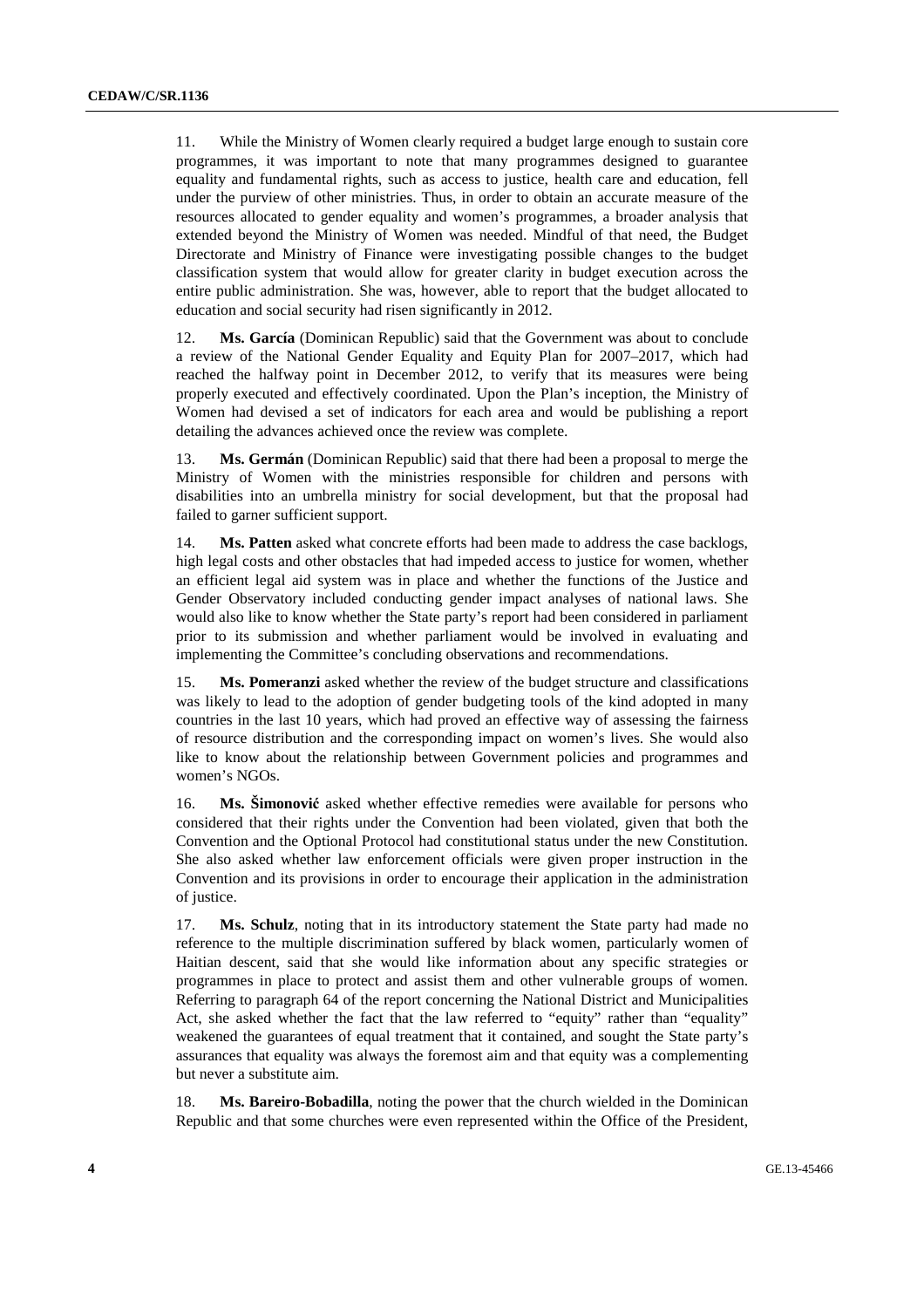wished to know how the Government ensured that all persons were able freely to practice the religion of their choice and that their religious practice or belief was not an impediment to their rights.

19. **Ms. Reyes** (Dominican Republic) said that it was unfortunately true that the lengthy and bureaucratic procedures involved often led victims of gender-based violence to withdraw their complaints before going to court. However, free legal assistance was available to all victims through a nationwide network of offices and, in principle, there were no restrictions on or obstacles to access to justice. Instruction on the Convention, the Optional Protocol and gender mainstreaming was provided to prosecutors, judges and other professionals likely to be involved in the provision of legal assistance, such as forensic psychologists, and the Attorney General's Office had recently issued a special resolution to facilitate access to justice.

20. The authorities had close relationships and in some cases strategic alliances with women's NGOs and often drew on their expertise for training and victim support. A recent example of NGO cooperation had been the compilation of a national directory of support services for victims of trafficking that contained details of all civil society and government organizations able to provide assistance.

21. **Ms. García** (Dominican Republic) said that there were now around 35 gender equity and development offices within the different State institutions nationwide, including in rural areas and traditionally male-dominated domains such as the police force and port authorities. Each institution was required to assign a proportion of its operational budget to those offices and the central coordinating body provided training for their staff to ensure that the budget guidelines were respected and that gender equity considerations were accorded due attention.

22. Cooperation and coordination with civil society was significant, especially in areas in which the gender gap was particularly pronounced, such as health care, sexual and reproductive rights and domestic violence. A prime example of that cooperation was an assistance programme for women seeking refuge in Haiti, border areas and the Dominican Republic itself, that was funded by international donors and run in conjunction with the Ministry for Women of Haiti.

23. **Ms. Lizardo** (Dominican Republic) said that gender mainstreaming in policy and resource allocation was one of the priority lines of action established in the National Development Strategy. Improving access to justice, specifically through the more effective use of information and communication technology, was another focus and a dedicated contact centre and telephone hotline had recently been established to ensure rapid access to information and advice, to increase complaint handling capacity and to reduce case processing times.

24. **Ms. Rodríguez** (Dominican Republic) assured the Committee that her Government was fully aware of the distinction between equity and equality. Equity was not a substitute goal but a means to achieve the equality that was the ultimate goal. She also assured them that the Dominican Republic was a secular society. The churches were undeniably influential in the enjoyment and promotion of women's rights, but coordination between the Ministry of Women and women's civil society organizations ensured that their influence did not extend beyond their respective constituencies.

25. **Ms. Germán** (Dominican Republic), returning to the issue of access to justice, said that the Ministry of Women had 52 legal offices nationwide that provided free support and advice to female victims of violence throughout judicial proceedings.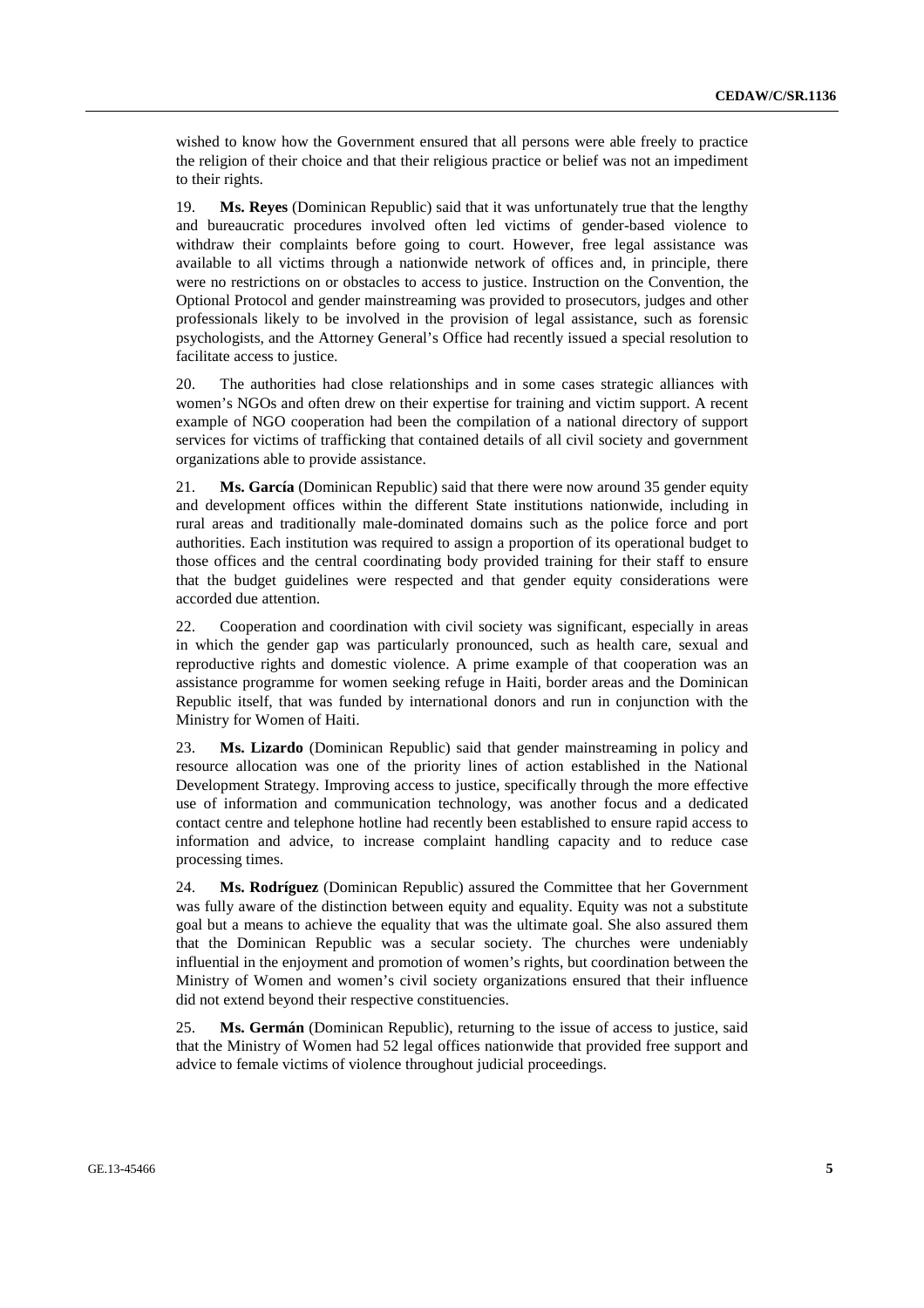#### *Articles 4 to 6*

26. **Ms. Haidar** asked why, given the existence of quotas and a legal framework to promote women's participation in politics, women held less than 10 per cent of seats in the Senate and on municipal councils. The figures pointed to a lack of appropriate mechanisms for translating law into practice, especially at the grass-roots level. Noting that the report lacked information about women's representation in decision-making positions in other areas such as the judiciary, she asked why women were not better represented in working life, given their high level of skills and education, and what measures and programmes were envisaged to strengthen their participation in politics, the judiciary and all other professions in general.

27. **Ms. Pimentel** sought assurances that the 1997 law criminalizing violence against women was being effectively implemented, that the 2001 bill to reform the Criminal Code, which contained provisions contrary to the new Constitution of 2010, had been shelved, and that a new bill which rectified the deficiencies identified would be adopted in the near future. With regard to access to justice, she would like to know: what proportion of complaints of violations of human rights in general and women's rights in particular reached the courts; whether that proportion was in line with the corresponding figures for other types of complaints; whether prosecutors and other legal officers received adequate training in how to lead trials and prosecutions from a gender perspective; whether there had been any analytical studies of cases in which gender issues had been addressed in court; and whether, following the example set by the Supreme Court of Mexico, the judicial authorities might issue guidelines on how to conduct a trial from a gender perspective.

28. **Ms. Leinarte** said that the State party's fourth place in the International Organization for Migration rankings of countries based on percentage of female citizens living overseas was alarming, given that many of those women were likely to have been victims of trafficking, deception or fraudulent offers of marriage or employment. In addition, many Haitian women were exploited for sexual or labour purposes within the Dominican Republic itself, making the State party a destination as well as a source country for trafficking. The 2003 Act against the smuggling of migrants and trafficking in persons had been a major advance; however, preventive programmes and victim support and rehabilitation facilities were also essential. More information about the outcomes of the national action plan against trafficking and smuggling was needed, as well as details of any campaigns to raise awareness of the risks of trafficking and smuggling being conducted in secondary schools or in the national media.

29. Since the obstacles to victim identification made it difficult to obtain reliable data, she would also like to know what was being done to collect statistical data that would allow the Government to gauge the scale of the trafficking problem, and particularly trafficking for sexual exploitation. She asked where prostitution was legal, illegal or somewhere between, what support was available for sex workers, particularly those with drug addiction problems, and what was being done to stop young girls engaging in prostitution.

30. **Ms. Reyes** (Dominican Republic) said that her Government was aware that systemic problems were restricting the number of prosecutions brought and convictions obtained in cases of human rights violations. However, the judicial authorities were working to improve the support available for victims, to encourage them not to abandon the legal process, to strengthen awareness and cultural understanding of the issues, to increase the conviction rate for domestic violence, to ensure that all judicial officers received appropriate training and thus to prevent double victimization. The United Nations Population Fund was leading a study to assess the efficacy of the inter-institutional cooperation that was essential to that process and would publish its conclusions in October 2013.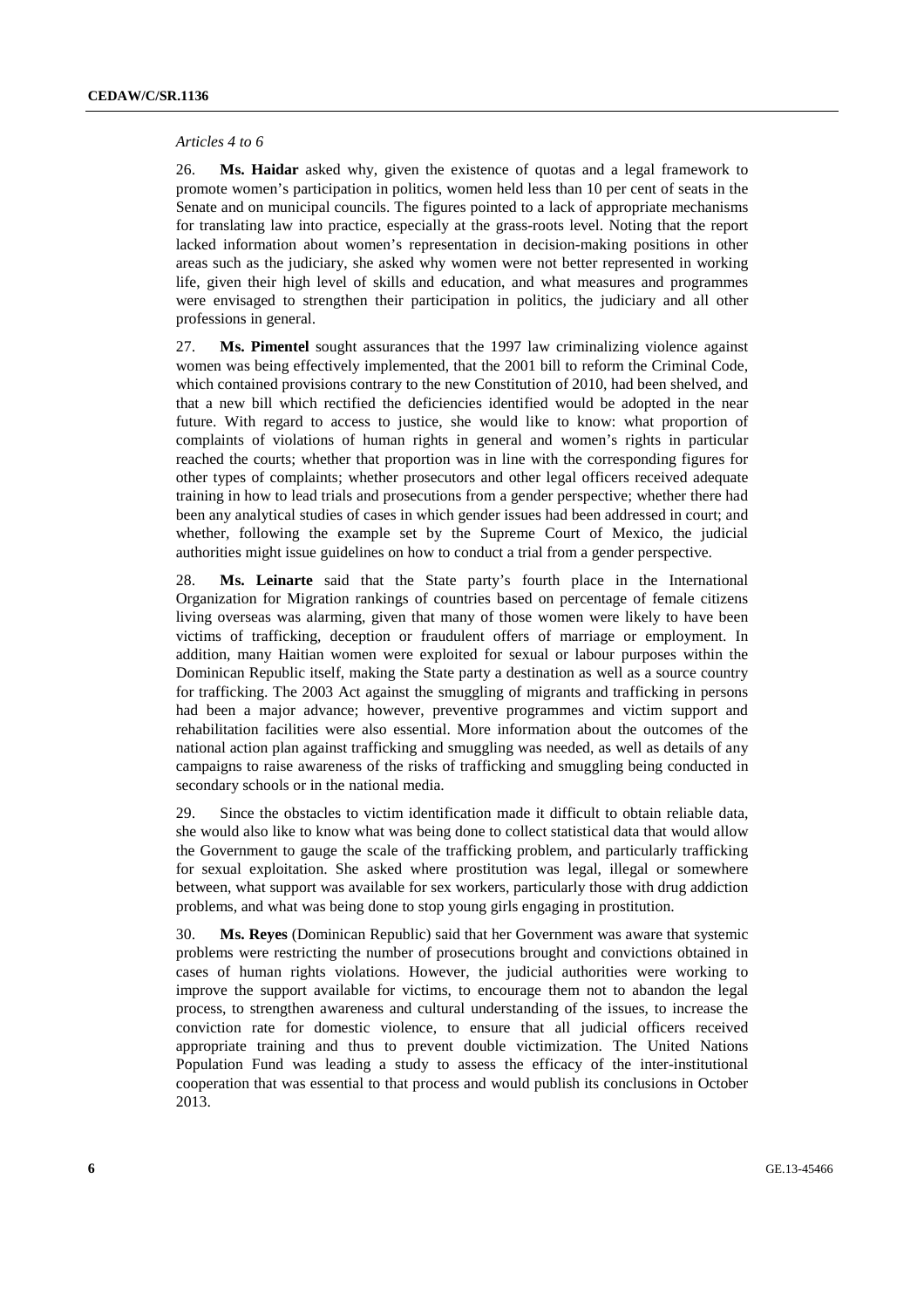31. Procuring was a criminal offence but prostitution was not. A dedicated antitrafficking unit had been set up within the Ministry of Justice to tackle the root causes as well as the legal aspects of the problem, and the Prosecution Service had a monthly budget allocation to provide adequate shelter for women and child victims of trafficking and prostitution.

32. **Ms. Graciano** (Dominican Republic) said that the Central Electoral Board was fully cognizant of the difficulties that continued to impede women's participation in politics despite all the affirmative action taken, and that more therefore needed to be done to reduce the gender gap. A review of the situation had been initiated in May 2013 under the auspices of the United Nations Development Programme (UNDP) to which all the stakeholders including political parties and civil society had been invited to contribute.

33. **Ms. Germán** (Dominican Republic) said that each of the Ministry of Women's legal offices throughout the country offered information and advice on trafficking and smuggling issues. Although their role was mainly preventive, victim support and assistance was also available. The Government acknowledged the severity of the problem and had established an inter-institutional committee composed of representatives of the relevant ministries to coordinate and oversee the measures adopted, which included education in schools. In the last three months, over 100 child victims of trafficking had been rescued from prostitution and many women victims had been placed on government employment integration programmes.

34. **Ms. Rodríguez** (Dominican Republic) said that the bill to reform the Criminal Code had been adopted by the Chamber of Deputies but needed to be approved by the Senate. The legislature was working to resolve the outstanding issues, which included the definition of femicide and the possibility of decriminalizing abortion. The legislature was also considering changing the current preferential voting system, which was at least in part responsible for women's failure to obtain the level of political representation provided for in the Constitution and the law on political parties.

35. **Ms. Germán** (Dominican Republic) said that there was no legal tolerance of prostitution.

36. **Ms. Pimentel** asked whether women whose civil rights had been violated received legal assistance in judicial proceedings, whether lawyers and members of the judiciary received appropriate training in human rights and especially women's rights, and whether any analytical studies had been done of cases involving gender-based violations.

37. **Ms. Leinarte** asked how many shelters for women there were in the State party, stressing the need for such shelters, inter alia, to encourage victims of trafficking to stand witness in trials.

38. **Ms. Jahan** said that according to the information received by the Committee black women and women of Haitian descent suffered discrimination in the State party. In the absence of a State policy on discrimination, she asked what measures were being taken to prevent discrimination, raise public awareness and apply penalties.

39. **Ms. Pomeranzi** said that there were discrepancies in the data concerning femicide provided in the report, perhaps due to different definitions used by the various State departments. She asked whether the National Statistics Office (ONE) was working on an authoritative definition.

40. **Ms. Haidar** requested clarification regarding the initiative launched under the auspices of UNDP to help reduce the gender gap in politics.

41. **Ms. Schulz** said that when considering the periodic report of the Dominican Republic in March 2013, the Committee on the Elimination of Racial Discrimination had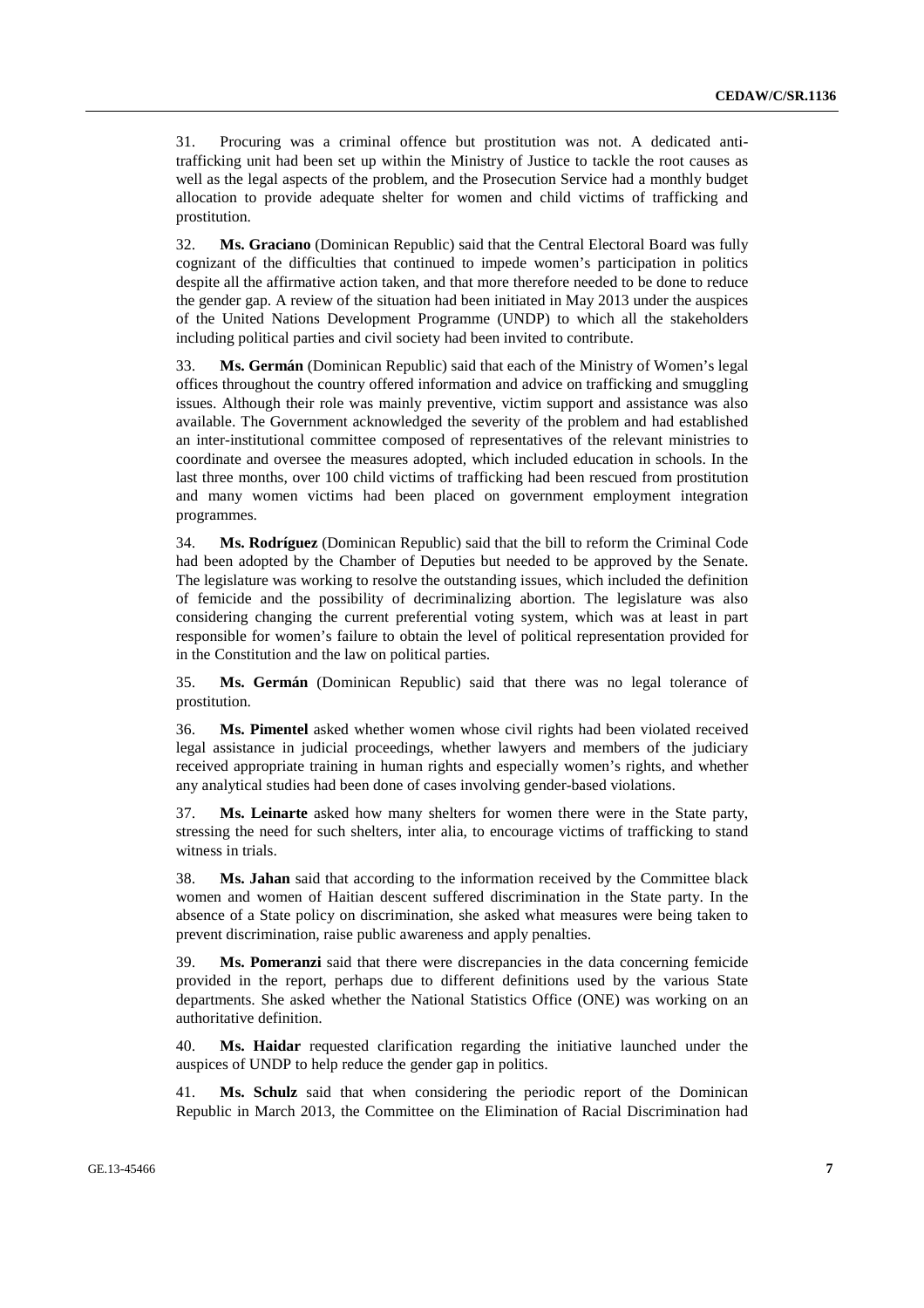expressed concern about the absence of measures to combat racial discrimination, the lack of related disaggregated statistics and the discrimination against women of African descent in particular. She asked what was being done to remedy the situation.

42. **Ms. Reyes** (Dominican Republic) said that there were plans to provide legal aid for women whose civil rights had been violated, as was already available for victims of criminal offences. Gender issues were covered in training for police officers and judges as well as in academic curricula, especially in law schools. Police officers and judges also received training on victim assistance. She requested clarification regarding Ms. Pimentel's question on analytical studies.

43. **Ms. Pimentel** asked whether any qualitative analysis had been carried out into the language used in court proceedings, in terms of gender issues.

44. **Ms. Reyes** (Dominican Republic) said that a qualitative analysis had been carried out recently by the judiciary to determine the quality of convictions, particularly in terms of gender issues. Its results would be published shortly. The definition of femicide had been changed; moreover, femicide had recently been classified as an offence. The Attorney-General's Office issued statistics on femicide. There was an observatory on violence against women, coordinated by the Ministry of the Interior and the Police that was working to improve the data-collection system, particularly in respect of femicide.

45. **Ms. Lizardo** (Dominican Republic) said that an induction manual had been drafted which provided all judicial staff with the conceptual tools to understand gender issues, including related legal obligations under national and international instruments. A training programme to raise awareness of trafficking issues had been launched for security personnel working in border areas, with the support of the Office of the United Nations High Commissioner for Refugees, and an international agreement to combat sexual exploitation in the tourism industry had been signed.

46. **Ms. Germán** (Dominican Republic) said that the Ministry of Women ran two main shelters for victims of violence, so far with good results; it had also recently established a shelter for victims of trafficking. Women's lack of economic independence and fear were significant barriers to them reporting domestic violence, so various measures to encourage them to come forward were being implemented. Steps to ensure that children were registered at birth and received an education even if they did not have identity documents had been taken, without distinction between the children of Dominicans and the children of foreigners.

47. **Mr. Delancer Despradel** (Dominican Republic) said that equal and free access to health services was guaranteed for all in the Dominican Republic, without any discrimination. In addition, maternal health care was free for all women; whereas in Haiti it was not, which meant that significant numbers of Haitian women availed themselves of maternity services in the Dominican Republic.

#### *Articles 7 and 8*

48. **Ms. Pires** noted that despite the relatively high numbers of women in public service, their representation decreased further up the hierarchy, especially in decision-making positions and asked what measures were being taken to address the issue. She requested clarification regarding the mayoral elections of 2010, as it had been reported that the list system had limited women to non-decision-making roles. She asked whether the initiative to engage different sectors in the discussion on women in public and political life would tackle the problem of machismo, mentioned in the State party's replies. She enquired about the timeline for the adoption of draft legislation on political parties and electoral parity and whether such legislation would establish penalties for non-compliance. She asked which National Congress committees had women members and whether any were chaired by